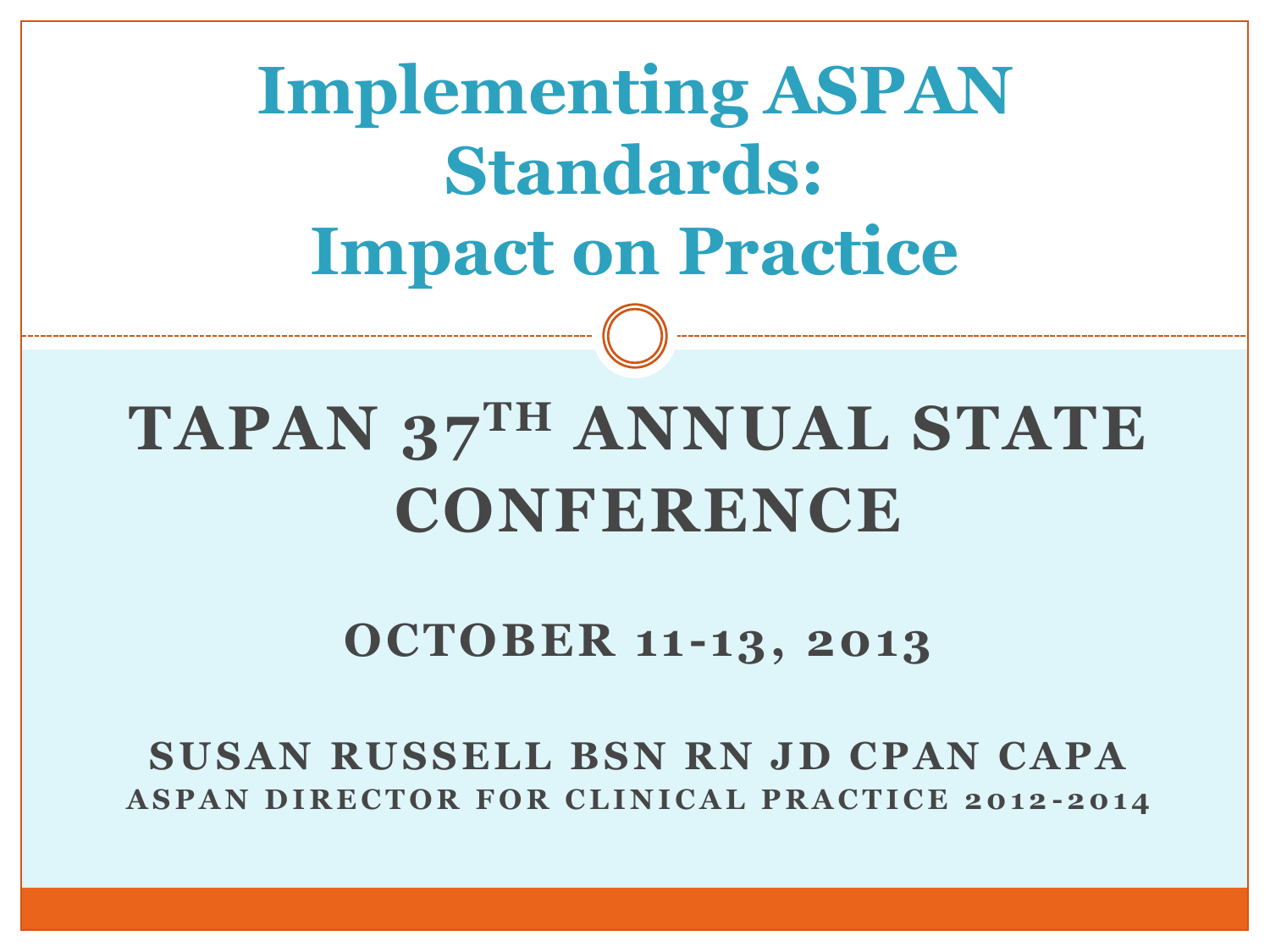

- Discuss how ASPAN Standards and Practice Recommendations can be used to implement changes to policies and procedures.
- List two ways the current ASPAN Standards and Practice Recommendations have impacted care in your unit.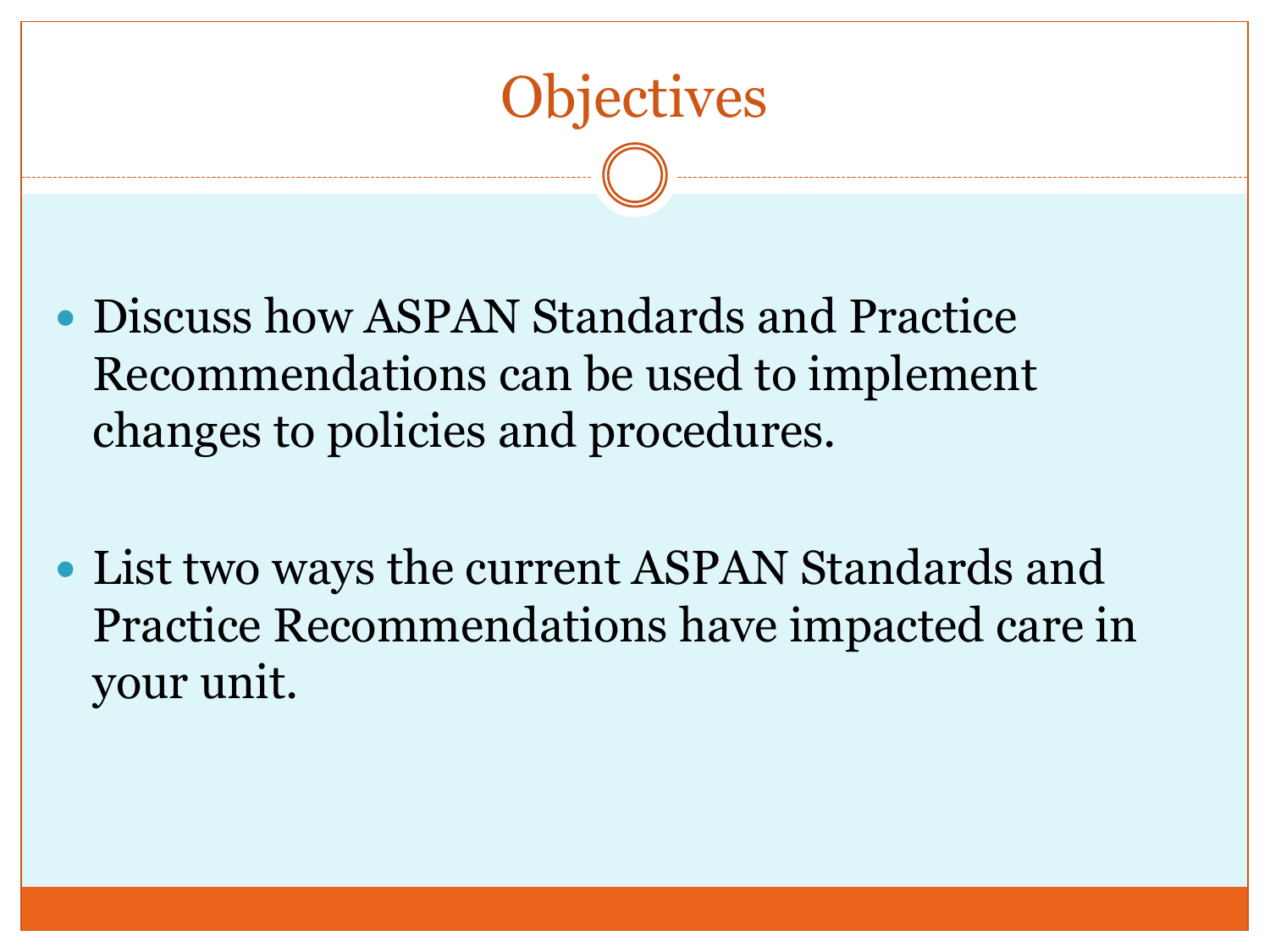## Using ASPAN Standards in your unit

**\*ASPAN Policy #04-070** 

**"In the clinical setting, the Standards must be used in their entirety in the format they were published. Institutions utilizing these standards as a basis for practice will reflect this in a policy statement.** *If there are areas with which the institution does not comply, this will be included in their policy statement***."**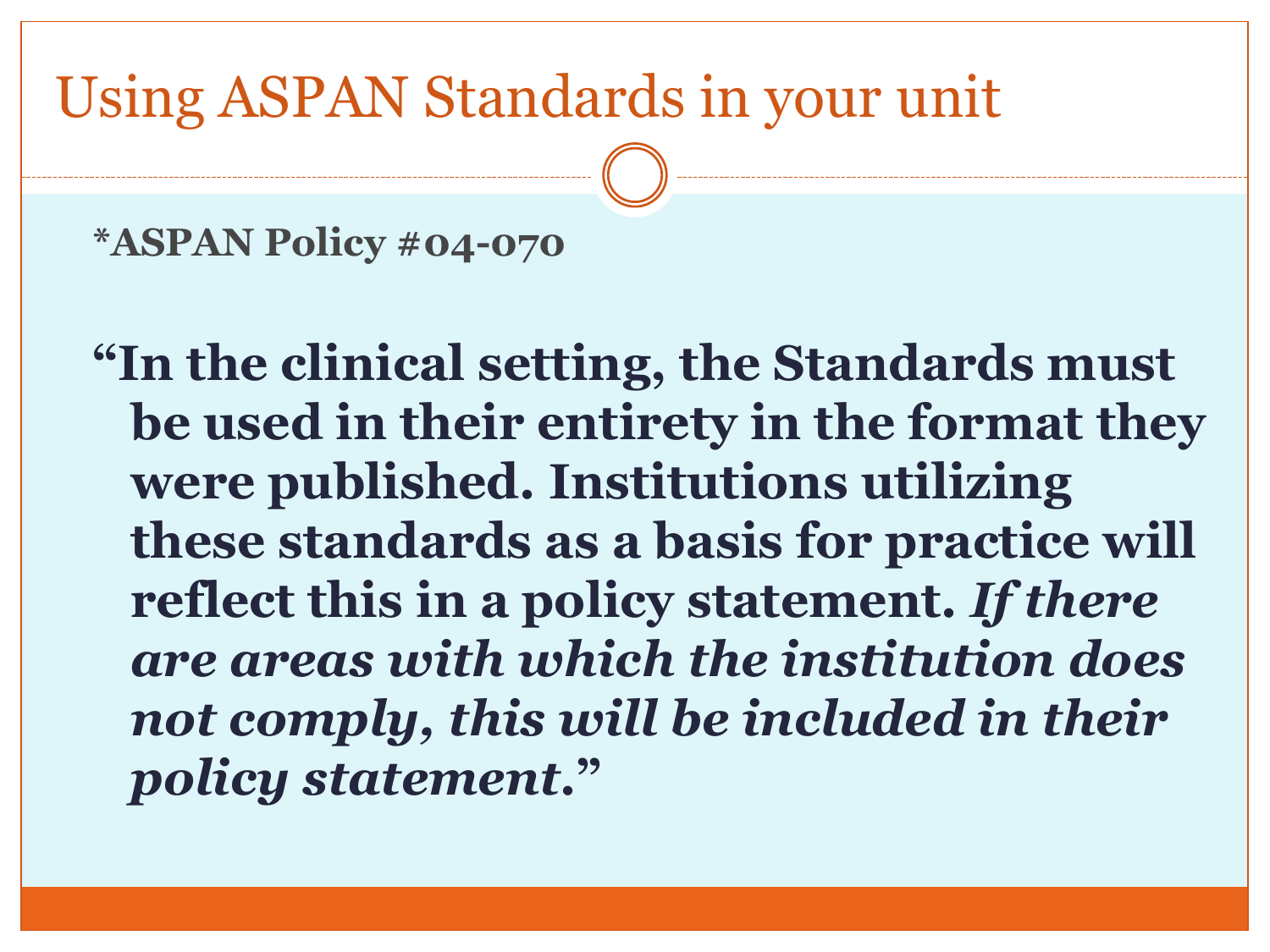# **Staffing**

# Phases of Care

# On Call

**Standard III** *Staffing and Personnel Management*

- **PR 1** *Patient Classification/ Staffing Recommendations*
- **PR 1A** *Staffing Recommendation and Management of the Patient on Precautions*
- **PS 3** "*On Call/ Work Schedule"*
- **PS 4** *A Joint Position Statement on ICU Overflow Patients*
- **PS 5** *A Position Statement for Medical-Surgical Overflow Patients in the Postanesthesia Care Unit*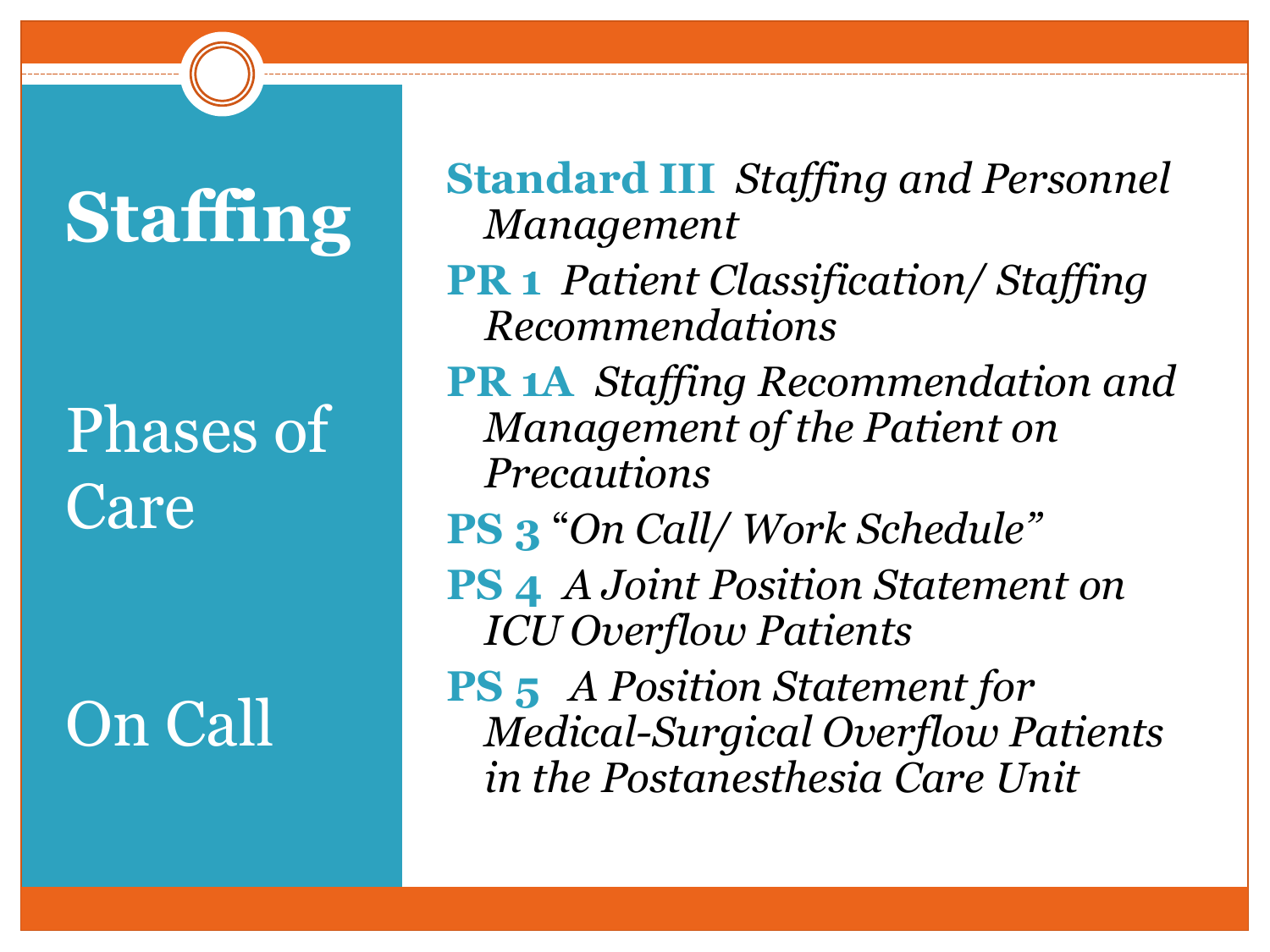#### **Competencies**

### ACLS/PALS

**Competency** based program for orientation/

Annual Training **Standard I** *Patient Rights* **Standard III** *Staffing and Personnel Management*

- **PR 2** *Components of Assessment for the Perianesthesia Patient*
- **PR 3** *Equipment for Preanesthesia/ Day of Surgery Phase, PACU Phase I, Phase II and Extended Care*
- **PR 4** *Recommended Competencies for the Perianesthesia Nurse*
- **PR 5** *Competencies of Perianesthesia Support Staff*
- **PS 7** *A Position Statement on the Older Adult*
- **PS 8** *A Position Statement on the Pediatric Patient*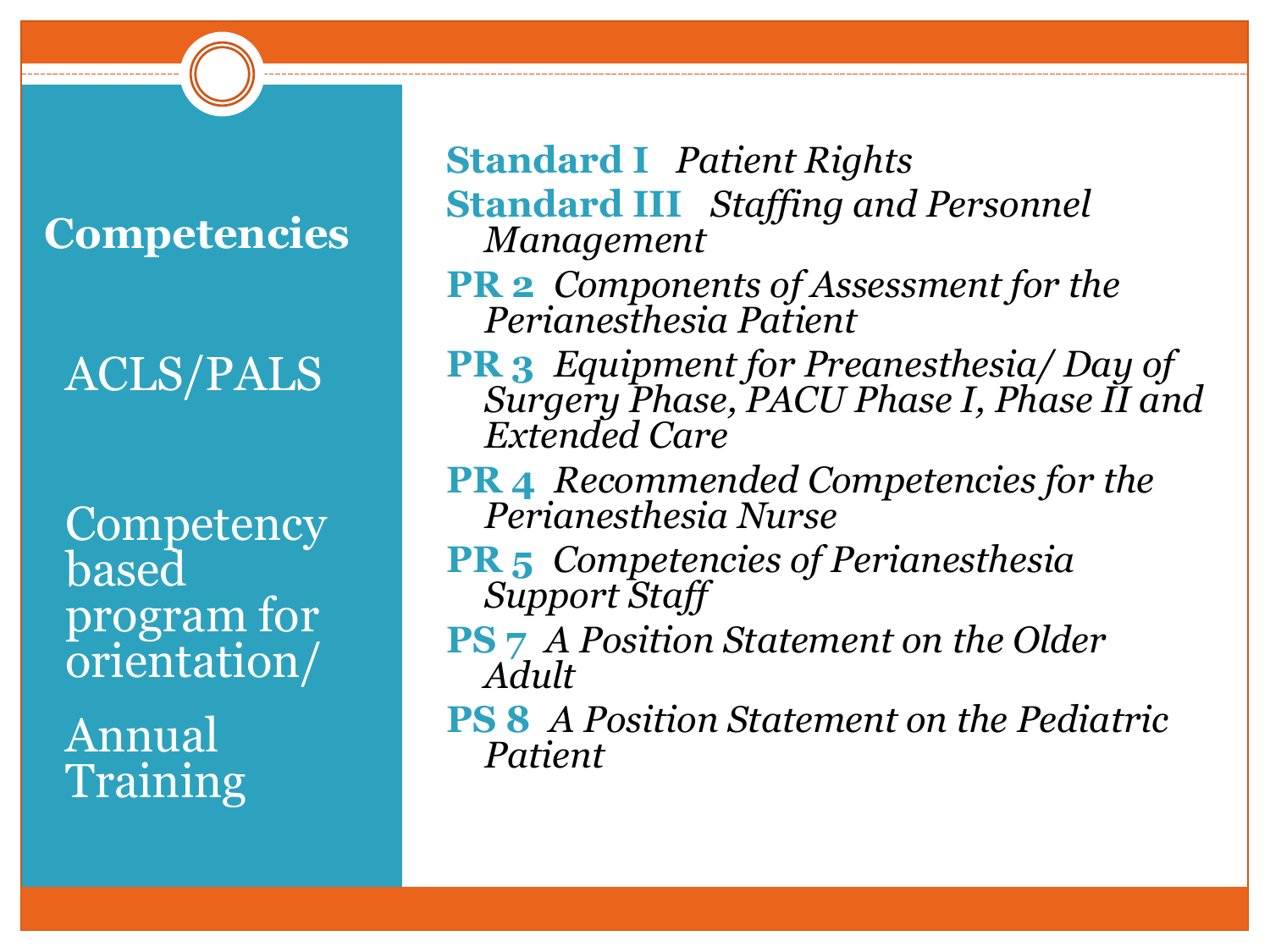# **Patient Centered Care**

#### **Visitation**

#### **Safety**

Patient transfer/ handoff report

Patient transport

| <b>Principles of Perianesthesia Practice: Ethical,</b><br>Safe                                                    |
|-------------------------------------------------------------------------------------------------------------------|
| <b>Standard I: Patient Rights</b>                                                                                 |
| <b>Standard II: Environment of Care</b>                                                                           |
| <b>Standard VI: Nursing Process</b>                                                                               |
| <b>Clinical Practice Guidelines:</b>                                                                              |
| Normothermia, Pain & Comfort, PONV/PDNV                                                                           |
| <b>PR 6:</b> Safe Transfer of Care: Handoff and<br>Transportation                                                 |
| <b>PR 8:</b> Fast Tracking the Ambulatory Surgery<br>Patient                                                      |
| <b>PR 9:</b> Visitation in the Perianesthesia Care Unit                                                           |
| <b>PR 10:</b> Obstructive Sleep Apnea in the Adult Patient                                                        |
| <b>PS 1:</b> A Position Statement on the Perianesthesia<br>Patient with a Do-Not-Resuscitate Advance<br>Directive |
| <b>PS 6:</b> A Position Statement on Safe Medication<br>Administration                                            |
| <b>PS 9:</b> A Position Statement on Workplace Violence in<br>the Perianesthesia Settings                         |
| <b>PS 11:</b> A Position Statement on Social Media in<br>Perianesthesia Practice                                  |
|                                                                                                                   |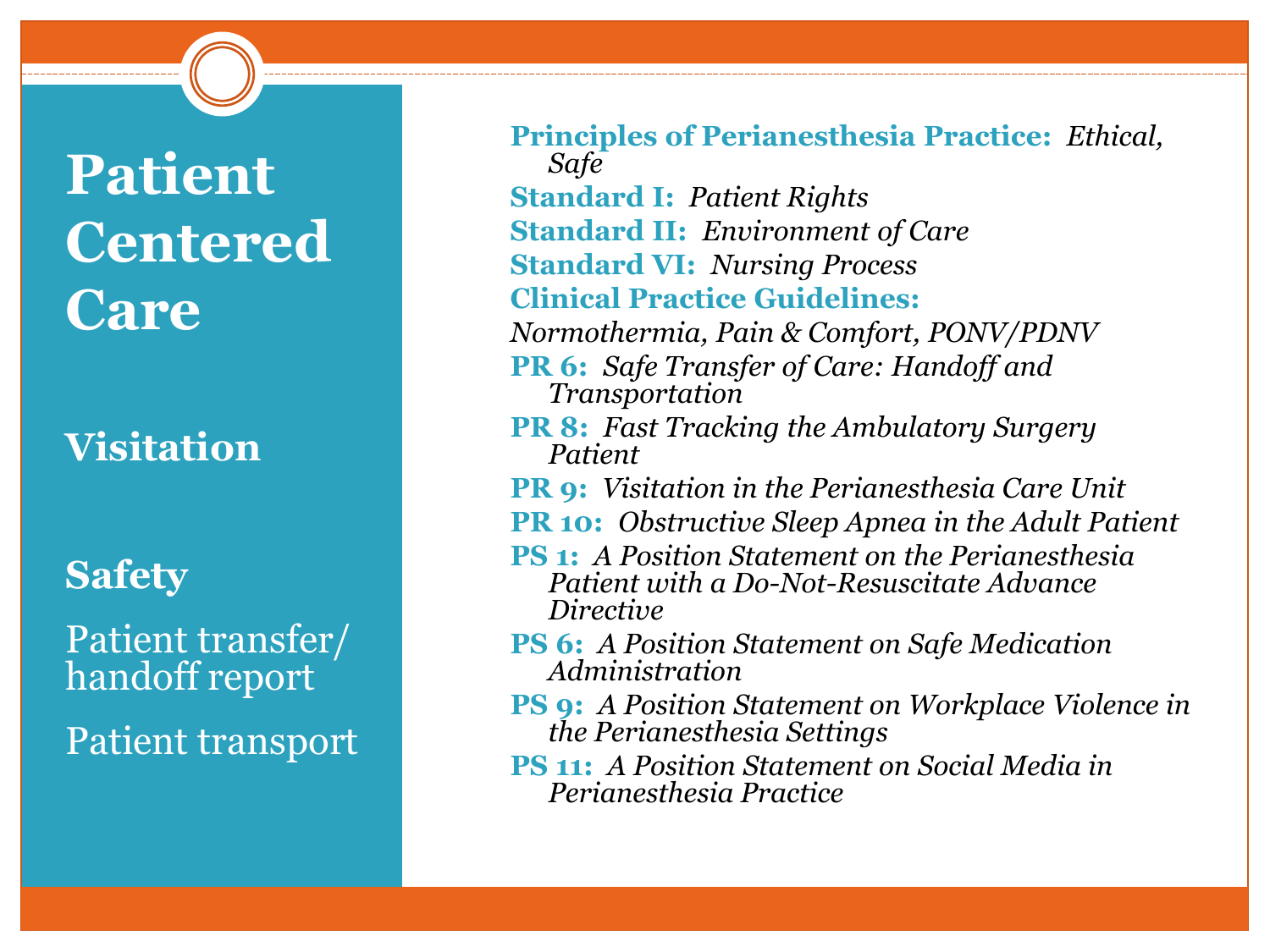- Assessment and monitoring
	- OSA screening tool
	- SCIP measures
		- Normothermia measures
		- Right antibiotic within one hour of incision
		- VTE prophylaxis
	- ETCO2 monitoring
	- $\triangleright$  Sedation scales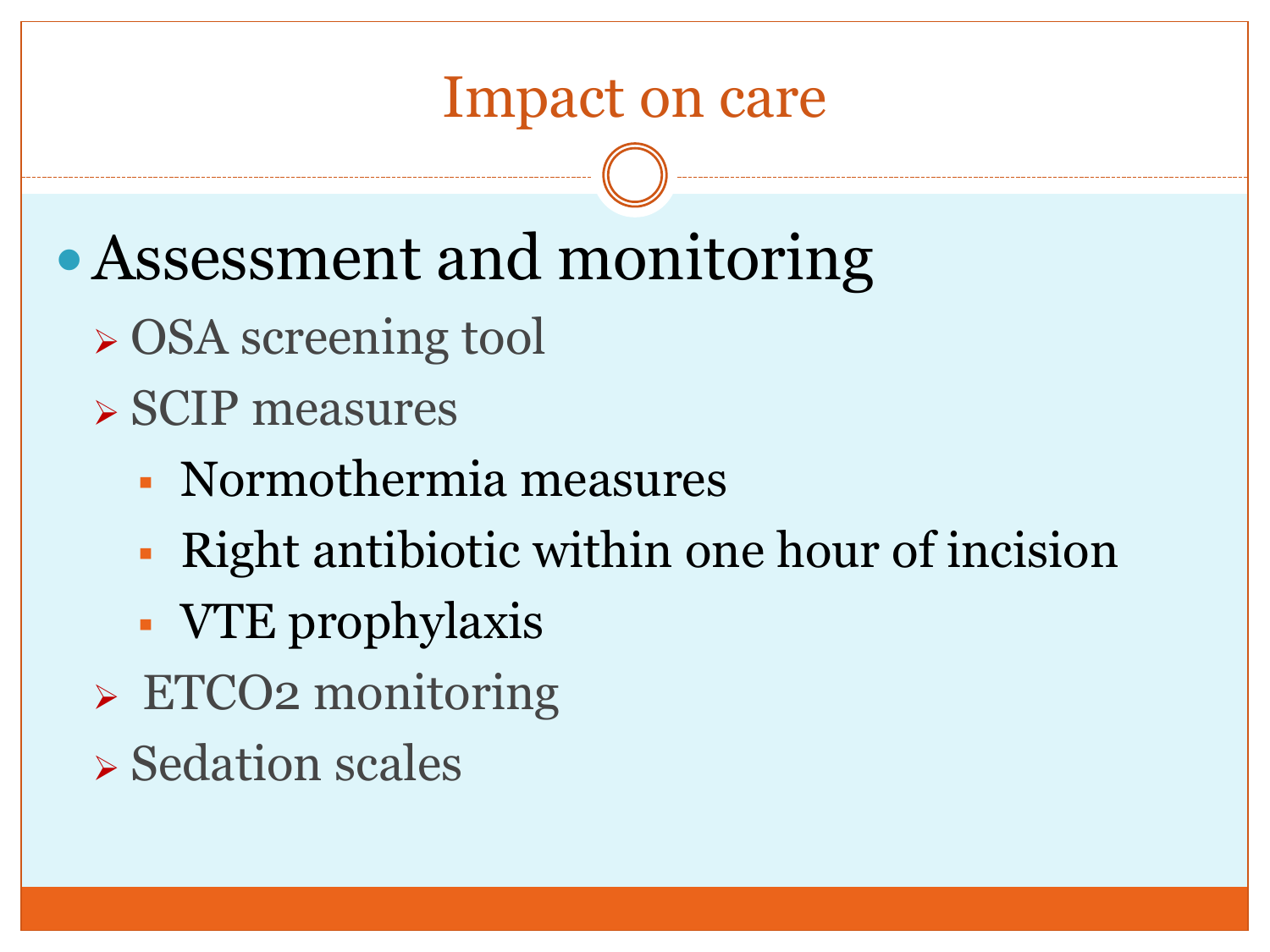- Discharge criteria
- Caregiver availability
- Appropriate transportation
- Medication reconciliation
	- Discharge medications; instructions for pain management
- Culturally sensitive/ language and age appropriate instructions
	- Surgery specific
	- Follow up/emergency information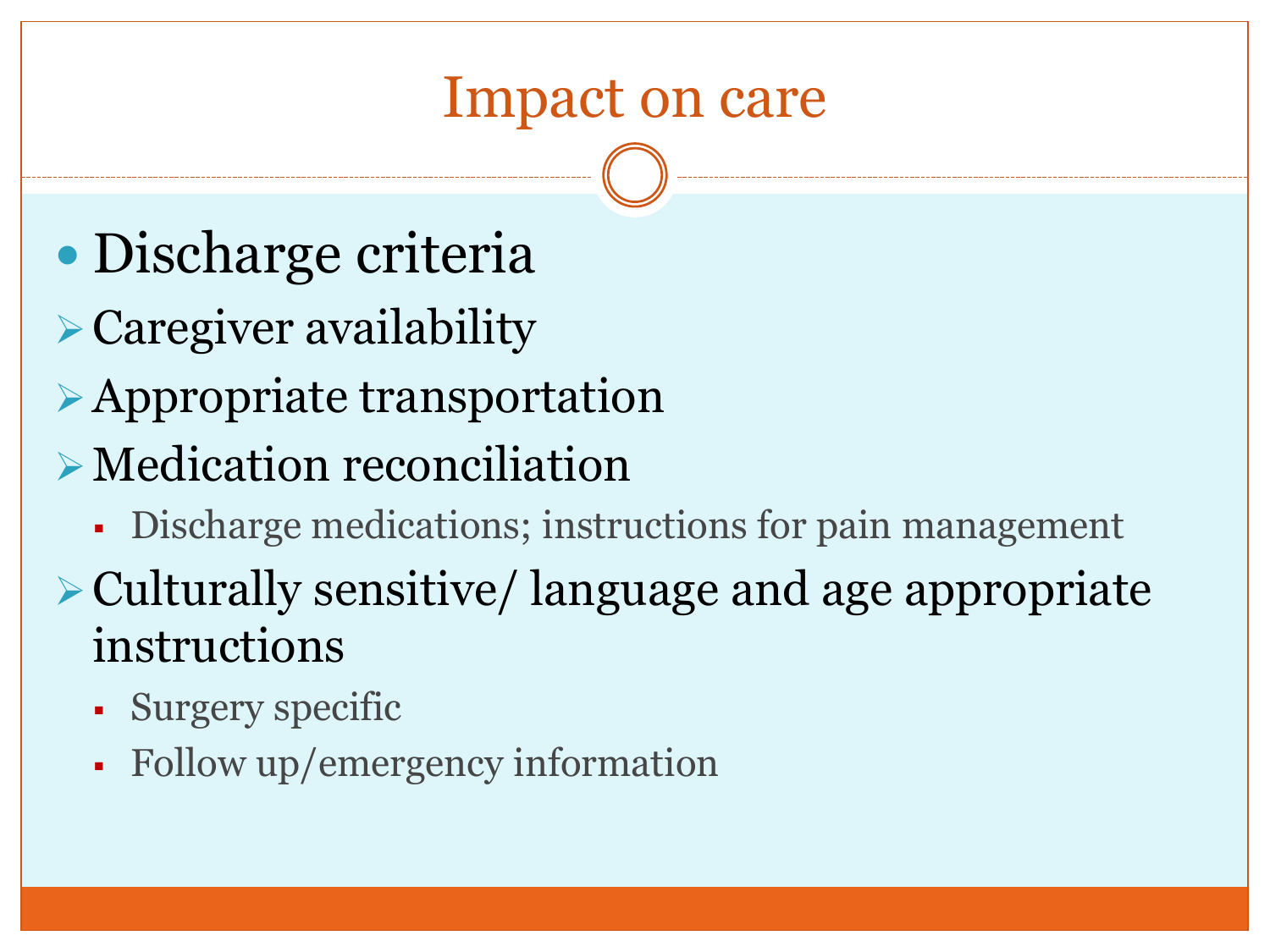# • Protocols

- Surgery specific orders Anesthesia protocols
	- **Preoperative screening**
	- Peripheral nerve blocks
- **≻OSA postanesthesia monitoring** Rapid Response Team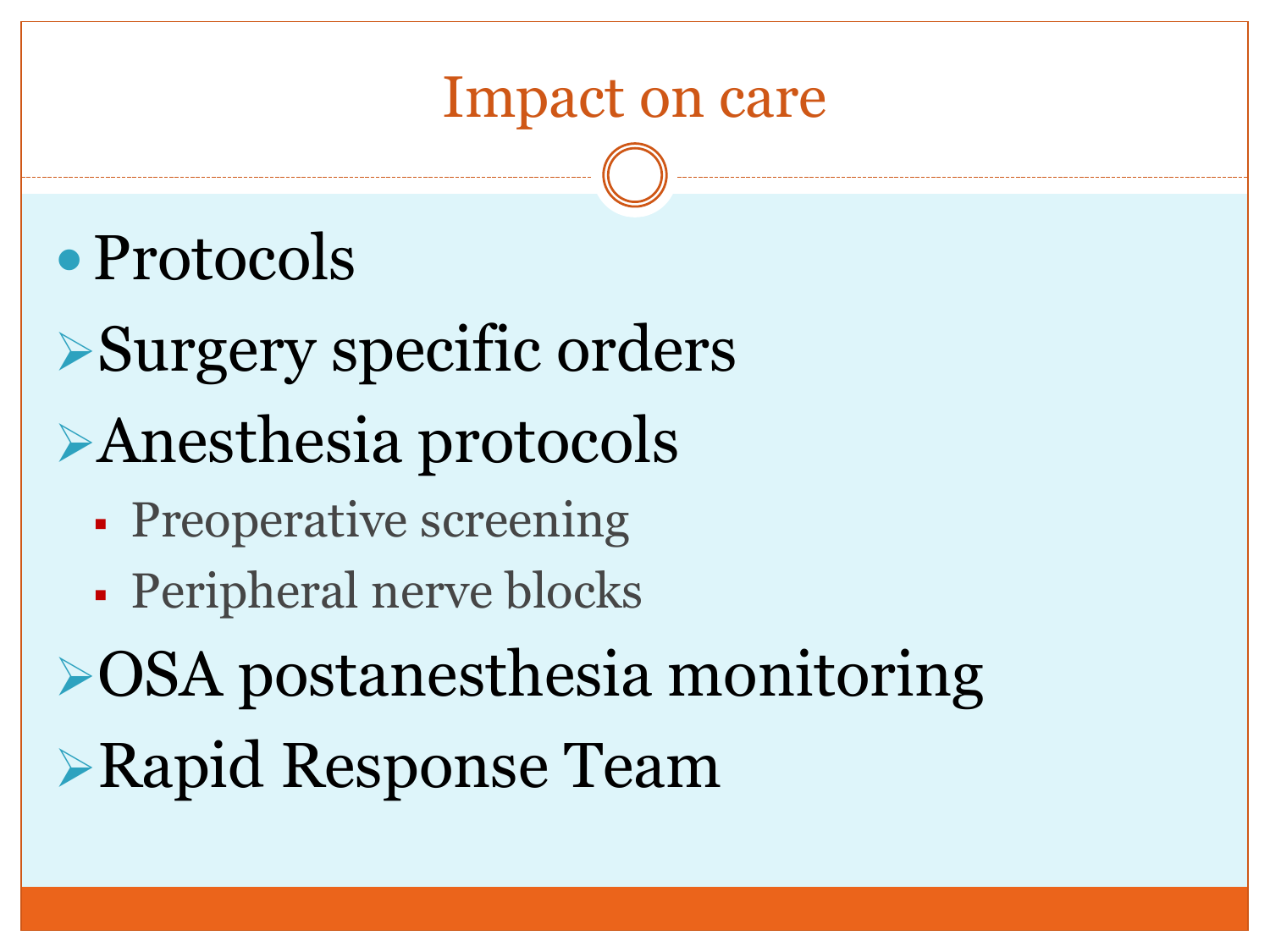- Position statement on Social Media
- Visitors in patient care areas
	- CMS regulation
	- HIPAA
	- Use of electronic devices to facilitate communication with family
- Staff use of electronic devices/social media
	- Physician contact
	- Texting
	- eBooks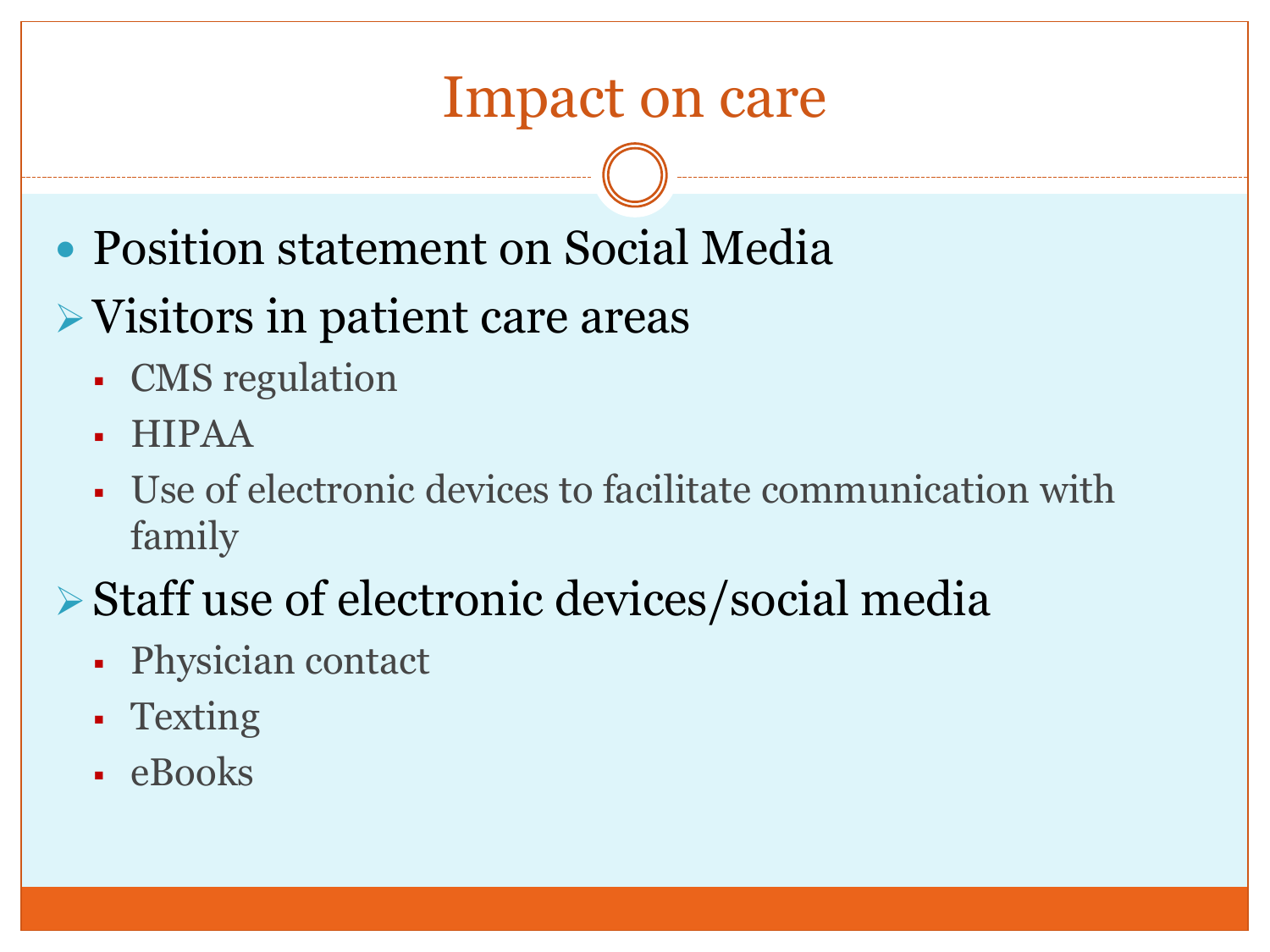## References

• 2012 – 2014 ASPAN Perianesthesia Nursing Standards, Practice Recommendations and Interpretive Statements. Cherry Hill, NJ: ASPAN;2012.

*available from ASPAN at [www.aspan.org/About-Us/Governance/Policies](http://www.aspan.org/About-Us/Governance/Policies-and-Procedures)[and-Procedures](http://www.aspan.org/About-Us/Governance/Policies-and-Procedures)*

• ASPAN policy #4-070 ASPAN Standards

*available at [www.aspan.org](http://www.aspan.org/)*